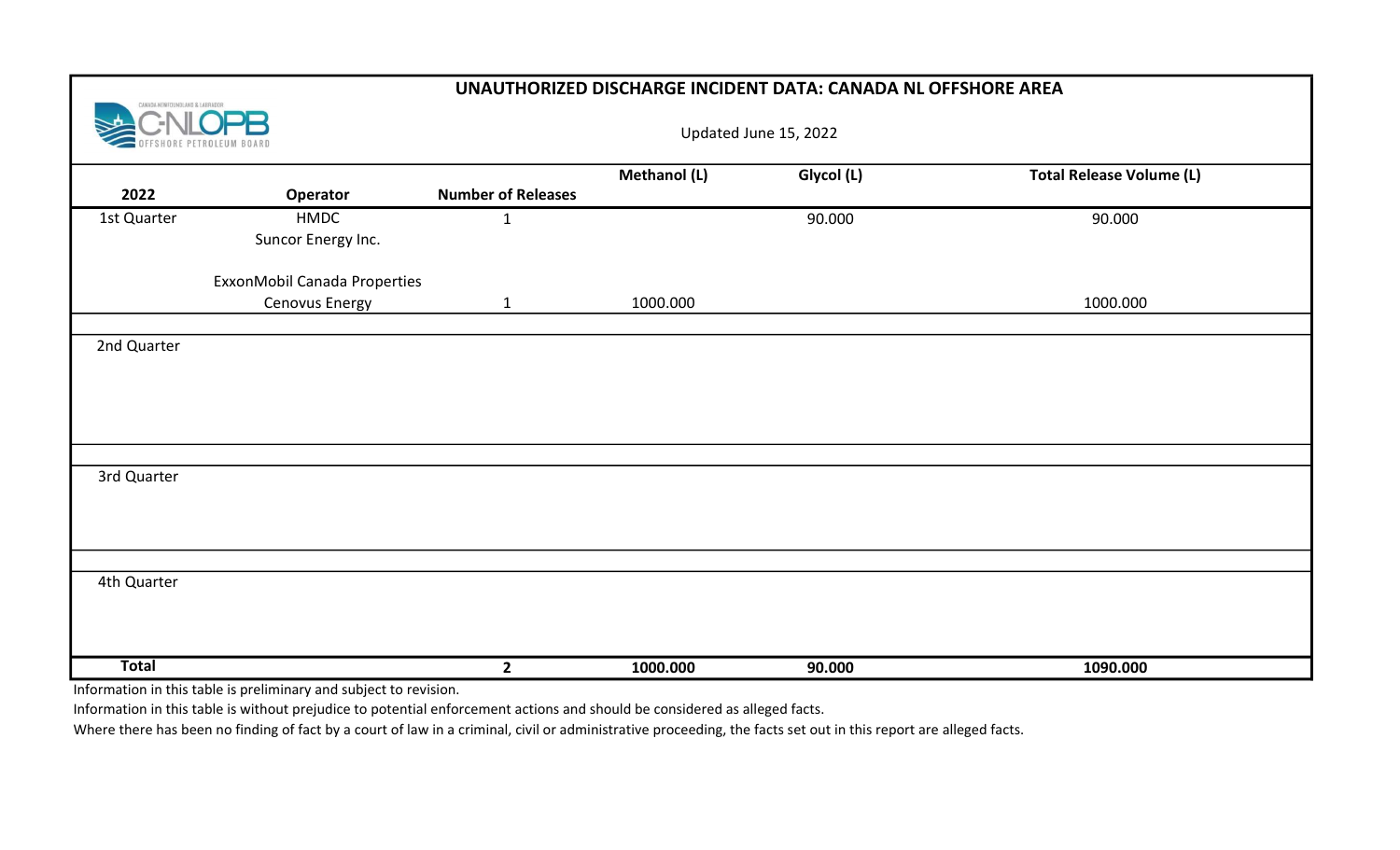## UNAUTHORIZED DISCHARGE INCIDENT DATA: CANADA NL OFFSHORE AREA



Updated March 14, 2022

|              |                                               | <b>Number of</b>        |                    |               |                        | <b>Total Release</b> |
|--------------|-----------------------------------------------|-------------------------|--------------------|---------------|------------------------|----------------------|
| 2021         | Operator                                      | <b>Releases</b>         | <b>Biocide (L)</b> | Transaqua (L) | Well Control Fluid (L) | Volume (L)           |
| 1st Quarter  | <b>HMDC</b>                                   | 1                       |                    |               | 500.000                | 500.000              |
|              | Suncor Energy Inc.                            | 0                       |                    |               |                        |                      |
|              | ExxonMobil Canada Properties                  | 0                       |                    |               |                        |                      |
|              | <b>Husky Oil Operations</b>                   |                         |                    |               |                        |                      |
|              | (A wholly owned subsidiary of Cenovus Energy) | 0                       |                    |               |                        |                      |
| 2nd Quarter  | <b>HMDC</b>                                   | $\mathbf 0$             |                    |               |                        |                      |
|              | Suncor Energy Inc.                            | 0                       |                    |               |                        |                      |
|              | ExxonMobil Canada Properties                  | 0                       |                    |               |                        |                      |
|              | <b>Husky Oil Operations</b>                   |                         |                    |               |                        |                      |
|              | (A wholly owned subsidiary of Cenovus Energy) | $\mathbf{1}$            | 2.000              |               |                        | 2.000                |
|              |                                               |                         |                    |               |                        |                      |
| 3rd Quarter  | <b>HMDC</b>                                   | 0                       |                    |               |                        |                      |
|              | Suncor Energy Inc.                            | 0                       |                    |               |                        |                      |
|              | ExxonMobil Canada Properties                  | 0                       |                    |               |                        |                      |
|              | <b>Husky Oil Operations</b>                   |                         |                    |               |                        |                      |
|              | (A wholly owned subsidiary of Cenovus Energy) | 1                       |                    | 323.000       |                        | 323.000              |
| 4th Quarter  | <b>HMDC</b>                                   | 0                       |                    |               |                        |                      |
|              | Suncor Energy Inc.                            | 0                       |                    |               |                        |                      |
|              | ExxonMobil Canada Properties                  | 0                       |                    |               |                        |                      |
|              | <b>Husky Oil Operations</b>                   |                         |                    |               |                        |                      |
|              | (A wholly owned subsidiary of Cenovus Energy) | 0                       |                    |               |                        |                      |
| <b>Total</b> |                                               | $\overline{\mathbf{3}}$ | 2.000              | 323.000       | 500.000                | 825.000              |

Information in this table is preliminary and subject to revision.

Information in this table is without prejudice to potential enforcement actions and should be considered as alleged facts.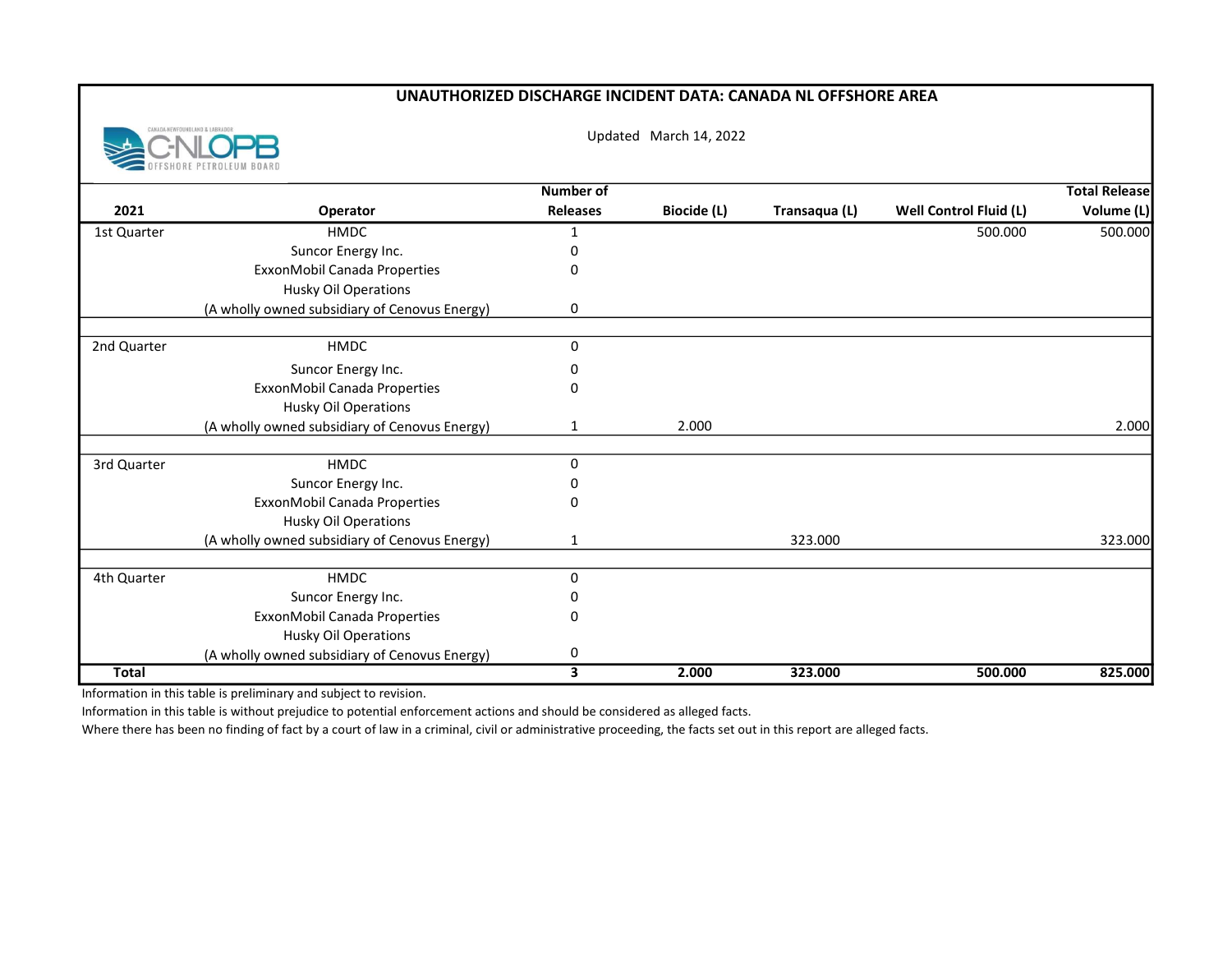| <b>UNAUTHORIZED DISCHARGE INCIDENT DATA: CANADA NL OFFSHORE AREA</b> |                                |                  |                      |                |            |                            |                                 |  |  |
|----------------------------------------------------------------------|--------------------------------|------------------|----------------------|----------------|------------|----------------------------|---------------------------------|--|--|
|                                                                      | CANADA-NEWFOUNDLAND & LABRADOR |                  | Updated May 13, 2021 |                |            |                            |                                 |  |  |
|                                                                      |                                |                  | <b>Aqueous Fire</b>  |                | <b>BOP</b> |                            |                                 |  |  |
|                                                                      |                                | <b>Number of</b> | <b>Fighting Foam</b> | <b>Biocide</b> |            | <b>Operating Transaqua</b> |                                 |  |  |
| 2020                                                                 | Operator                       | <b>Releases</b>  | (L)                  | (L)            | Fluid (L)  | (L)                        | <b>Total Release Volume (L)</b> |  |  |
| 1st Quarter                                                          | <b>HMDC</b>                    | 0                |                      |                |            |                            | 0.000                           |  |  |
|                                                                      | Suncor Energy Inc.             | $\mathbf 1$      |                      |                |            | 60.000                     | 60.000                          |  |  |
|                                                                      | ExxonMobil Canada Properties   | 1                | 2000.000             |                |            |                            | 2000.000                        |  |  |
|                                                                      | <b>Husky Oil Operations</b>    | 0                |                      |                |            |                            | 0.000                           |  |  |
|                                                                      |                                |                  |                      |                |            |                            |                                 |  |  |
| 2nd Quarter                                                          | <b>HMDC</b>                    | 0                |                      |                |            |                            | 0.000                           |  |  |
|                                                                      | Suncor Energy Inc.             | 0                |                      |                |            |                            | 0.000                           |  |  |
|                                                                      | ExxonMobil Canada Properties   | 0                |                      |                |            |                            | 0.000                           |  |  |
|                                                                      | <b>Husky Oil Operations</b>    | 1                |                      | 1098.000       |            |                            | 1098.000                        |  |  |
|                                                                      |                                |                  |                      |                |            |                            |                                 |  |  |
| 3rd Quarter                                                          | <b>HMDC</b>                    | 0                |                      |                |            |                            | 0.000                           |  |  |
|                                                                      | Suncor Energy Inc.             | 0                |                      |                |            |                            | 0.000                           |  |  |
|                                                                      | ExxonMobil Canada Properties   | 0                |                      |                |            |                            | 0.000                           |  |  |
|                                                                      | <b>Husky Oil Operations</b>    | 1                |                      |                |            | 5.800                      | 5.800                           |  |  |
|                                                                      | Equinor Canada Ltd. (Note 1)   | 1                |                      |                | 0.250      |                            | 0.250                           |  |  |
|                                                                      |                                |                  |                      |                |            |                            |                                 |  |  |
| 4th Quarter                                                          | <b>HMDC</b>                    | 0                |                      |                |            |                            | 0.000                           |  |  |
|                                                                      | Suncor Energy Inc.             | 0                |                      |                |            |                            | 0.000                           |  |  |
|                                                                      | ExxonMobil Canada Properties   | 0                |                      |                |            |                            | 0.000                           |  |  |
|                                                                      | <b>Husky Oil Operations</b>    | 0                |                      |                |            |                            | 0.000                           |  |  |
| <b>Total</b>                                                         |                                | 5                | 2000.000 1098.000    |                | 0.250      | 65.800                     | 3164.050                        |  |  |

Information in this table is preliminary and subject to revision.

Information in this table is without prejudice to potential enforcement actions and should be considered as alleged facts.

Where there has been no finding of fact by a court of law in a criminal, civil or administrative proceeding, the facts set out in this report are alleged facts. Note 1: Investigation into this incident determined that 0.250 litres of Stack Magic ECO-F was released in the reported volume of 4.7 litres of Control fluid with the residual being water.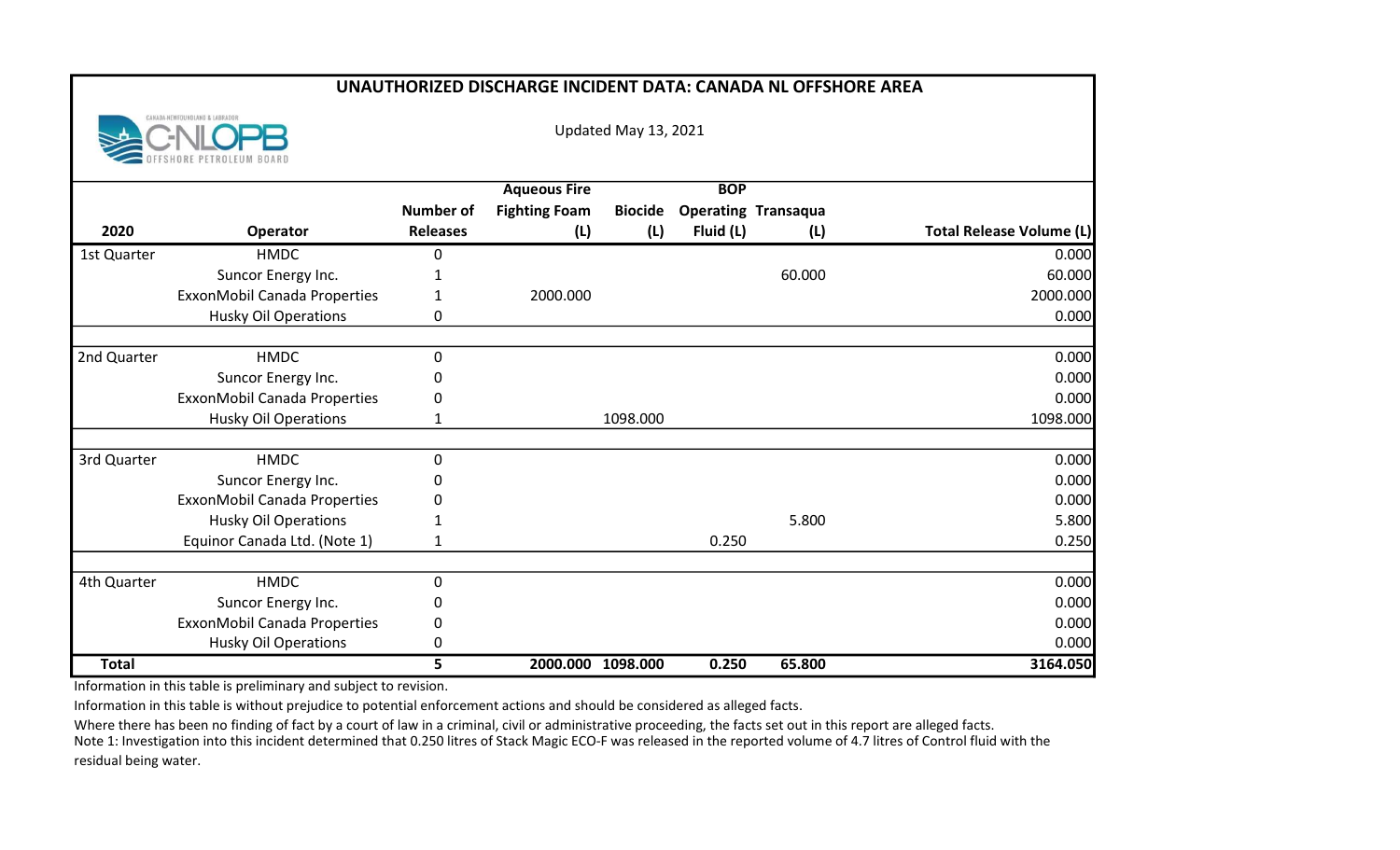## UNAUTHORIZED DISCHARGE INCIDENT DATA: CANADA NL OFFSHORE AREA



Updated February 6, 2020

| 2019         | Operator                     | <b>Number of</b><br><b>Releases</b> | <b>Aqueous Fire</b><br><b>Fighting Foam</b><br>(L) | Transaqua<br>(L) | <b>BOP Fluid</b><br>(L) | <b>Hydraulic</b><br>Fluid (L) | <b>Methanol</b><br>(L) | <b>Total Release Volume (L)</b> |
|--------------|------------------------------|-------------------------------------|----------------------------------------------------|------------------|-------------------------|-------------------------------|------------------------|---------------------------------|
|              | <b>HMDC</b>                  |                                     |                                                    |                  |                         |                               |                        | 0.000                           |
| 1st Quarter  |                              | 0                                   | 2055.000                                           |                  |                         |                               |                        | 2055.000                        |
|              | Suncor Energy Inc.           |                                     |                                                    |                  |                         |                               |                        |                                 |
|              | ExxonMobil Canada Properties | 0                                   |                                                    |                  |                         |                               |                        | 0.000                           |
|              | <b>Husky Oil Operations</b>  | 0                                   |                                                    |                  |                         |                               |                        | 0.000                           |
| 2nd Quarter  | <b>HMDC</b>                  | $\mathbf 0$                         |                                                    |                  |                         |                               |                        | 0.000                           |
|              | Suncor Energy Inc.           |                                     |                                                    | 975.000          |                         |                               | 138.000                | 1113.000                        |
|              | ExxonMobil Canada Properties | 0                                   |                                                    |                  |                         |                               |                        | 0.000                           |
|              | <b>Husky Oil Operations</b>  | 0                                   |                                                    |                  |                         |                               |                        | 0.000                           |
|              |                              |                                     |                                                    |                  |                         |                               |                        |                                 |
| 3rd Quarter  | <b>HMDC</b>                  | $\mathbf 0$                         |                                                    |                  |                         |                               |                        |                                 |
|              | Suncor Energy Inc.           |                                     |                                                    |                  |                         | 8.000                         |                        | 8.000                           |
|              | ExxonMobil Canada Properties |                                     | 2300.000                                           |                  |                         |                               |                        | 2300.000                        |
|              | <b>Husky Oil Operations</b>  | 3                                   |                                                    | 1200.000         | 0.300                   |                               |                        | 1200.300                        |
|              |                              |                                     |                                                    |                  |                         |                               |                        |                                 |
| 4th Quarter  | <b>HMDC</b>                  | 0                                   |                                                    |                  |                         |                               |                        |                                 |
|              | Suncor Energy Inc.           |                                     | 950.000                                            |                  |                         |                               |                        | 950.000                         |
|              | ExxonMobil Canada Properties | 0                                   |                                                    |                  |                         |                               |                        |                                 |
|              | <b>Husky Oil Operations</b>  | 3                                   |                                                    |                  |                         | 2.500                         |                        | 2.500                           |
| <b>Total</b> |                              | 15                                  | 5305.000                                           | 2175.000         | 0.300                   | 10.500                        | 138.000                | 7628.800                        |

Information in this table is preliminary and subject to revision.

Information in this table is without prejudice to potential enforcement actions and should be considered as alleged facts.